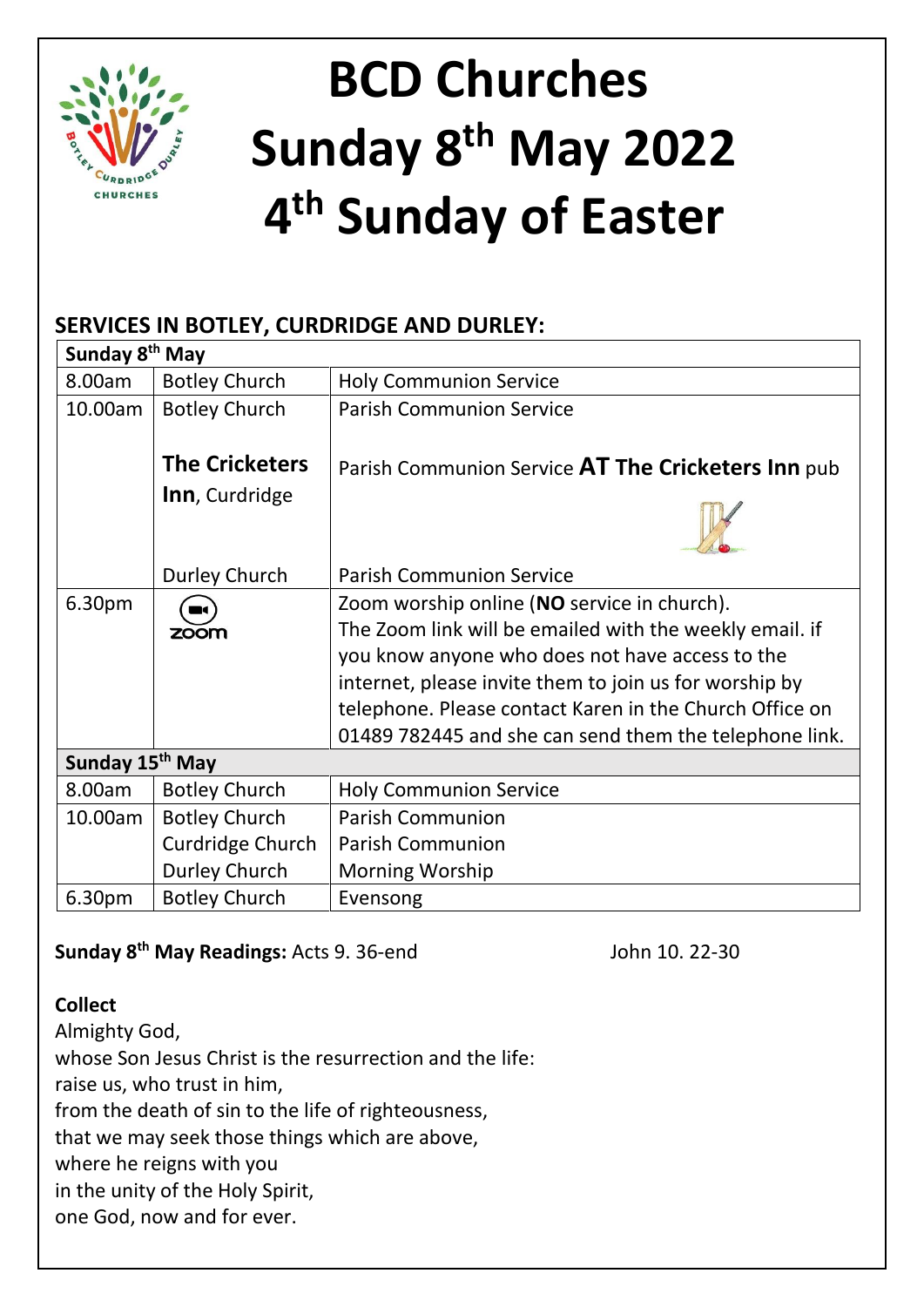#### **Food Banks**

The boxes for collection are outside each church. The Food Banks have seen a big increase in people using their services and donations are needed more than ever. They would be particularly grateful for crisps, biscuits and tins of meat.

---------------------------------------------------------

## **Window Cross**

The Window Cross at All Saints', Botley is being sponsored by Allan Hansford for May – In memory of Veronica 'Vee' Jackson.



## **A Rocha UK Prayer Diary**

This week, we invite you to pray for Wolf Fields, our urban nature reserve in West London. With the help of local churches, we have been creating a prayer Labyrinth and a new wildflower meadow. Give thanks that the reserve is maintained as a haven for nature where many can come to reflect and encounter God through His creation. As people of different faiths and cultural backgrounds work together on the site, pray for wisdom and understanding as relationships are built. <https://arocha.org.uk/>

#### **Janet Clarke**

**---------------------------------------------------------- <sup>17</sup>**O God, you have helped me from my earliest childhood—and I have constantly testified to others of the wonderful things you do. **<sup>18</sup>** And now that I am old and grey, don't forsake me. Give me time to tell this new generation (and their children too) about all your mighty miracles. **Psalm 71:3**

## **PRAYER REQUESTS**



**Please continue to hold the people of Ukraine in your prayers. For all those suffering or afraid. Lord God, be close and protect them. Amen**

**RIP** Jean Wakeford, Charles Bowers.

## **The sick**

Christopher Browne, Wendy Lewis, Lena Mensingh, Elizabeth Denholm, The Tolliday family, Graham Barker, Catherine McClurg, Adam Champion, Ron Bartley, Maggie Mears, Alan Waller, Terrie Hitchcock, Pippa Woodcock, Helen Packard.

# **Housebound/Care Home**

Beryl Cook (CH), Ron Chilcott (CH), Geoff Gamblin (HB), Mary Walsh (CH), John Cooper (HB), Jill Hutchings (CH), Nora Martin (CH), George Gebauer (CH), Catherine Fitch (CH).

## **Wedding**

## **Saturday 7 th April - Botley**

Many congratulations to James & Stephanie who are marrying at Botley. BCD Churches wishes you every happiness and blessing on your special day and in your lifetime together.

**--------------------------------------------------------------**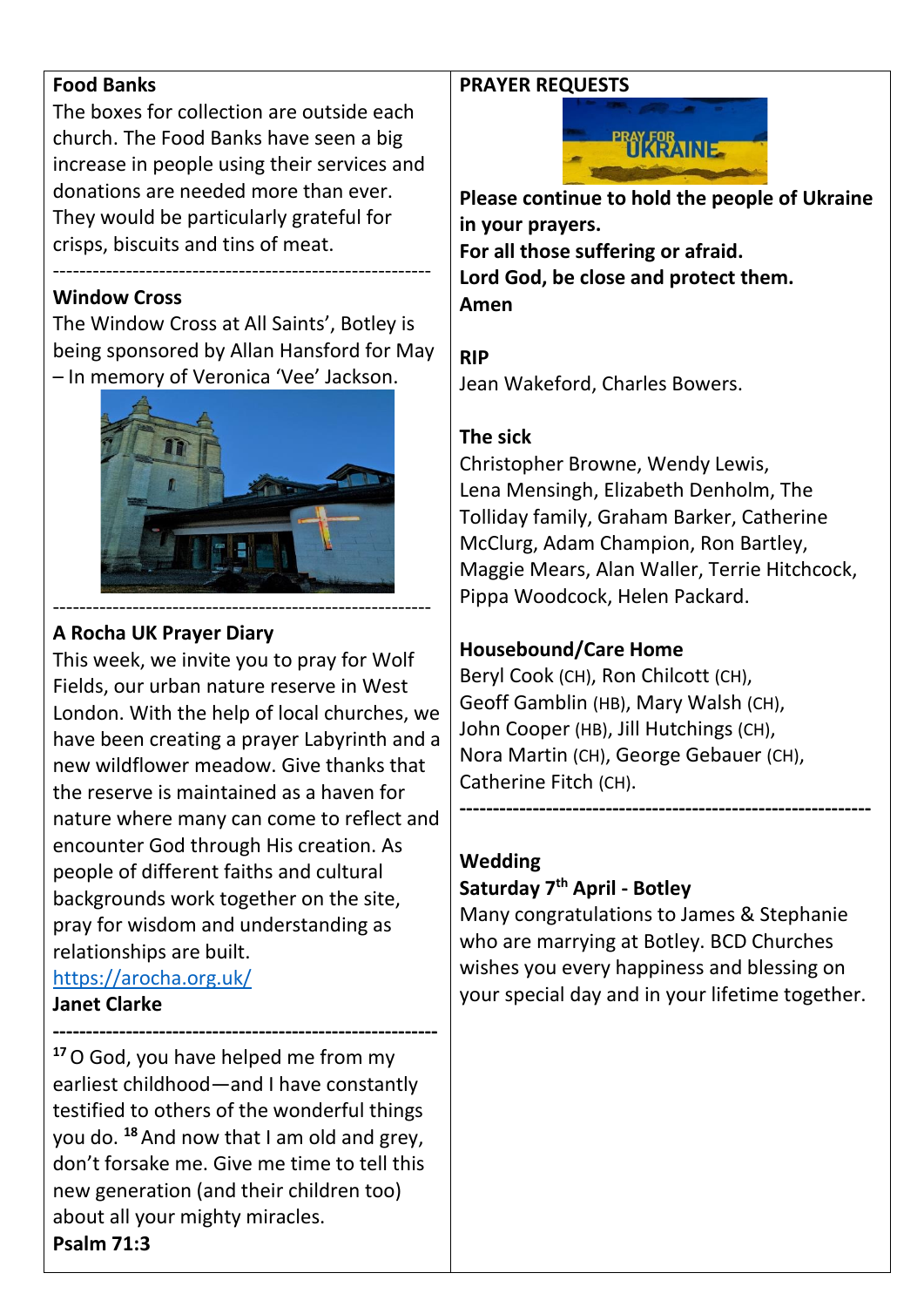## **All Saints' Coffee Morning, Botley Tuesday 17th May at 10.30am All welcome!**







Tuesday 17th May 2022 10:30 am until 12 noon In the Foyer - All Welcome Coffee and Cake £1.50 Bring and Buy, Raffle, Choice of quality Books &<br>DVD's. Homemade cakes, Greetings Cards and Gifts Realstered Charity number 1160056

Tuesday of each month

#### **---------------------------------------------------------- BCD Men's' Breakfast – The Dolphin**

**Saturday 14th May 8.30am**

Please join us for our popular Men's Breakfast on Saturday 14<sup>th</sup> May at 8.30am at the Dolphin. The cost is £8 for a superb full English breakfast and coffee. If you would like to come, please book with Mike Gibson by  $12^{th}$  May:

[mikegibbogibbson@googlemail.com](mailto:mikegibbogibbson@googlemail.com)

```
----------------------------------------------------------
Elizabeth Townsend previously advertised 
an invitation to a Safeguarding course 
about Domestic Violence taking place at 
Swanmore. Having just renewed and 
updated my knowledge in this area, may I 
recommend you consider taking time to 
attend. The Church of England is 
undergoing sweeping changes in 
Safeguarding practices so all Churches can 
be healthy and safe places of welcome. 
Each of us contributes to this. Find out 
more on Portsmouth Diocese's website:
Safeguarding - Diocese of Portsmouth 
(anglican.org)
Janet Clarke
```
# **Stamps & used bottle tops**

Sarah Turl has kindly agreed to collect your stamps and bottle tops. Please leave them in the boxes provided in Botley church foyer and Sarah will collect them once a month and ensure they are passed on to charities who collect them.

--------------------------------------------------------------- **Platinum Jubilee Celebrations – Botley** The Parish Council are hoping to do a 'yarn bombing' on the High Street. Any knitters willing to help would be most appreciated.



Please see the following website for more information:

[https://www.emmaleith.co.uk/tutorials](https://www.emmaleith.co.uk/tutorials-power/2016/4/19/ten-tips-for-a-sucessfull-yarnbomb)[power/2016/4/19/ten-tips-for-a-sucessfull](https://www.emmaleith.co.uk/tutorials-power/2016/4/19/ten-tips-for-a-sucessfull-yarnbomb)[yarnbomb](https://www.emmaleith.co.uk/tutorials-power/2016/4/19/ten-tips-for-a-sucessfull-yarnbomb)

The Parish Council are also looking for volunteers to act as firework marshals and parking stewards at the Botley Centre. If you're able to help, please contact Cllr Chris Cooper: [chris.cooper@botley-pc.gov.uk](mailto:chris.cooper@botley-pc.gov.uk) 07967 275 469

--------------------------------------------------------------- There was a very successful plant and cake sale in Durley in aid of Ukraine on Saturday 30<sup>th</sup> April. Thanks to everyone who baked the delicious cakes and potted up the wonderful array of seedlings and plants - and to all those who came to buy them! An amazing total of £1140.70 was raised.